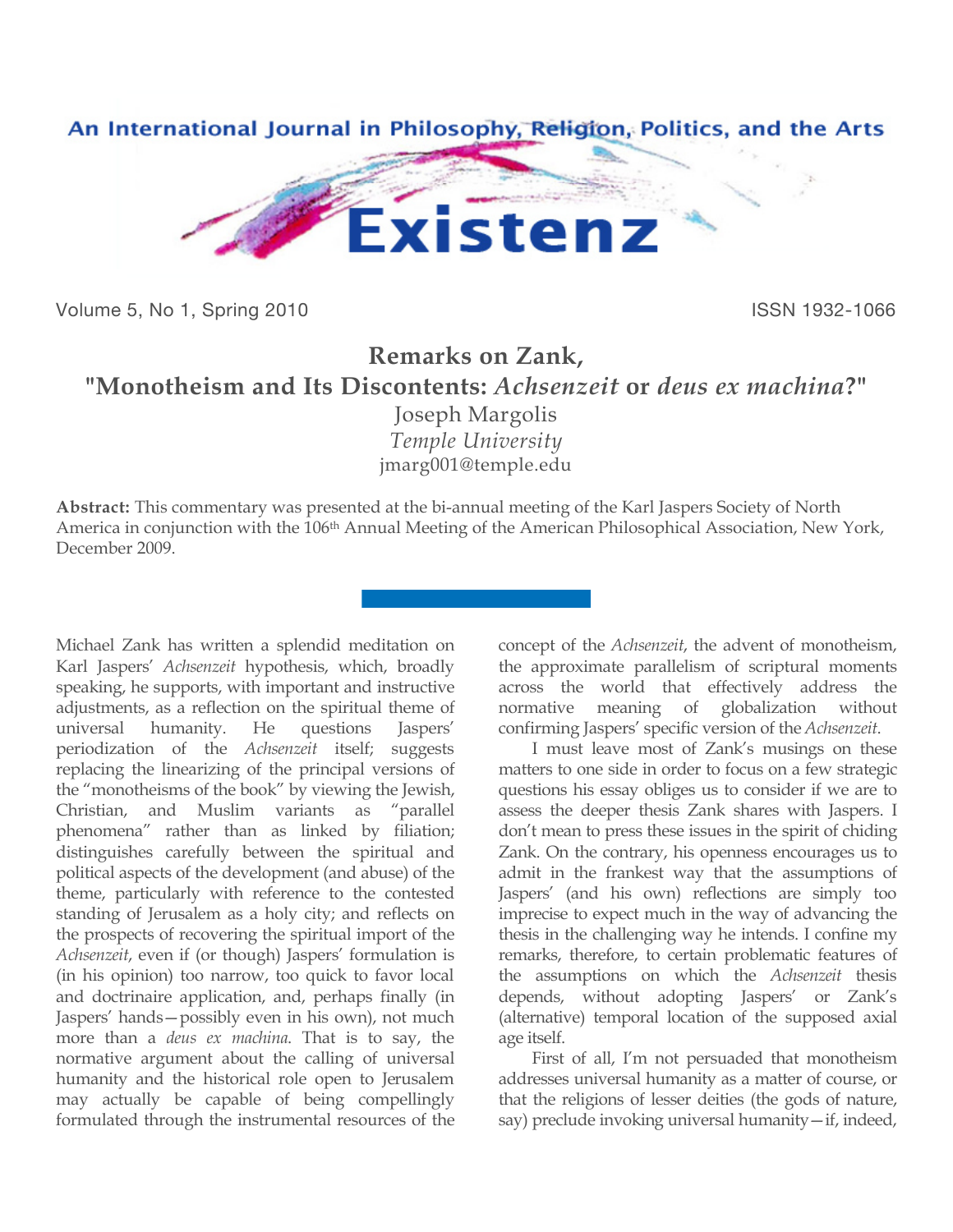we can rightly claim to determine the normative import of the condition we name universal humanity. I am not persuaded that Aristotle, Kant, Rawls, Habermas (or anyone else) has, as each of these figures seems to believe, actually caught the conceptual nerve of universal humanity. Certainly, globalization—or reflections on the salient concerns of the global population of mankind—is not in any obvious sense the right way to attempt to isolate what, spiritually (or morally, if such perspectives may be usefully distinguished), could ever be rightly called universal in the normative (perhaps essentialist) sense intended.

For one thing, globalization seems to invite generalizations that are insuperably subject to historical eclipse rather than straightforwardly confirmed as universally valid (whether merely descriptive or normative) which might (for that reason) help to answer Jaspers' or Zank's question about the *telos* of world history. I think we know of no way to succeed here that could convincingly count as an objective and genuine discovery. I do not think the definition of humanity in any universal or normatively essential sense is a question that invites discovery at all. The reason usually eludes us, though, in my opinion, the inevitability of failing is the very lesson of Plato's elenctic dialogues, which rightly defeats the conjectural proposal of the *Republic*. Man, let us admit, is a featherless biped. Is that a universal discovery? What does it yield in the way of a way of life?

I see no basis for supposing that there is any assignable, natural, normatively determinate function that being human entails. That a shepherd or a saddle maker has a function (in the familiar way Socrates develops in the *Republic* and the early dialogues, regarding the definition of various virtues) says absolutely nothing about the function of being human. A friend of mine, Zeno Vendler, in a memorable little book, *Res Cogitans*, 1 asked quite a number of years ago what the function of a baboon is—a fairly transparent jibe at the official reading of the *Republic*. (Bear in mind that the definition of man arrived at in the *Statesman* and the *Laws* holds that man is a herd animal unique in the habit of discussing how he should govern himself and his fellows, always in need of self-government even though he cannot find the right principle.) There is no known argument that leads us to suppose that the concept of a human being (or a baboon) entails the concept of a good human being (or a good baboon). I see no reason to think that the sages of the *Achsenzeit* have greater resources at their disposal. What they seem to have been able to do is provide a vision of mankind's universal calling that has convinced parts of the human race to declare themselves loyal adherents, even as they violate their own dictum.

They treat their doctrine as universal according to their own conviction. But just as the singular God of each of the great monotheisms finds no logical difficulty in warring against the singular God of other monotheistic peoples—the same God or the one true God that the false monotheisms have failed to recognize—the champions of any one supreme norm of humanity have no difficulty in warring against the champions of any other supreme norm.

You may say that I have not secured my own argument: I have merely offered a counter-proposal. Fair enough. But that brings me to a deeper argument. Zank is helpful here—but chiefly against his own objective (if I understand him rightly). He says:

Prehistory is not yet history but it structures human history … prehistory is in fact the token or historical expression of our consciousness of a common origin and hence, as it were, descended from Adam…. In other words, history begins when humans emerge from silence and begin to speak.

Zank is speaking of our common humanity in terms of "the natural history of the *genus homo*," which is itself "an unfathomable abyss of time … that determine[s] what we are as a species in decisive but perhaps irretrievable ways." That is, until the achievement of the axial age provides "a point of orientation in a historical horizon that is on the verge of a world historic turn" addressed to globalization. But, of course, it's precisely there that the failure of discovering universal humanity sets in.

Here, I venture an argument inspired by Darwin's achievement but not entirely explicable in terms of biological evolution or the genetics or epigenetic development the neo-Darwinians offer. Of course, the argument is hardly meant to disallow our defining the normative objective of universal humanity; on the contrary, it anticipates an unending contest among various such convictions. But what it does provide is the reason any such *telos* must be a human construction subject to the vagaries of history and cultural diversity: hence, that the intended achievement of the axial age must either be denied outright (because whatever

 $\overline{a}$ 

<sup>1</sup> Zeno Vendler, *Res Cogitans: An Essay in Rational Psychology*, Ithaca, NY: Cornell University Press, 1972.